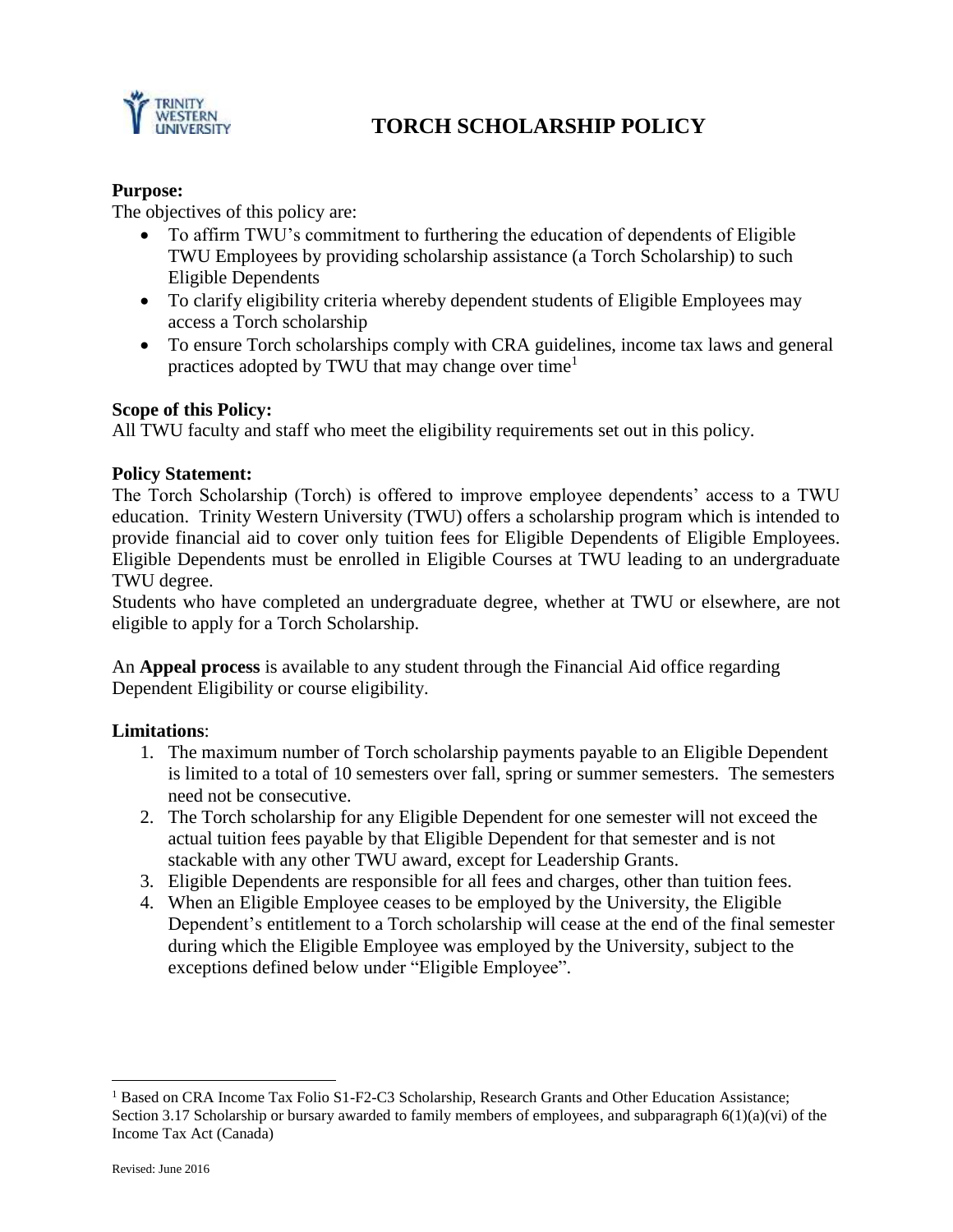# **Definitions:**

**Eligible Employee** means a TWU employee who, at the point of application for a Torch scholarship, has been (a) employed by TWU for **24 months** prior to the applicable semester's 'add/drop' deadline; (b) as a full-time employee or equivalent at TWU; and (c) is employed either as (i) a tenured, tenure track definite term, or sessional faculty member or (ii) a staff member with an Employment Agreement requiring a minimum of 30 hours/week. And Eligible Employee includes:

- Retired employees (employed at TWU for 10+ years, minimum age 55 and not engaged in full time employment) who had established Eligible Employee status while they were employed at TWU;
- Deceased employees (who had been employed a minimum of 10 years at TWU on a continuous or in separate segments);
- Employees who would otherwise qualify as Eligible Employees except for being on short-term or long-term disability;
- Employees of organizations who have active Partnership Agreements with TWU in which the Torch Scholarship Program is noted (As of May 2016, this applies to employees serving ACTS, CanIL, CPC, and the EFCC). Eligible Employees in partner organizations must meet the definition of Eligible Employee and be working on the Langley TWU campus.

**Eligible Dependent** means the child of an Eligible Employee who, at the time of application for a Torch scholarship, is:

- a. 25 years of age or under at the beginning of the semester;
- b. registered at TWU as a full-time student (9 semester hours minimum);
- c. admitted by TWU with at least a 2.00 Grade Point Average (GPA);
- d. maintaining a 2.00 Cumulative GPA<sup>2</sup>; and
- e. not on academic or behavioural probation.

# *Notes:*

- *'Child of an Eligible Employee' includes any person the Eligible Employee has legally adopted, stepchildren of the Eligible Employee or persons for whom the Eligible Employee is a legal guardian.*
- *Upon request, accommodation may be made for any student who is otherwise an Eligible Dependent at the time the application for a Torch scholarship and with documented permanent disabilities<sup>4</sup> , based on consultation with the Director of Equity of Access and Learning Resources, Student Life.*
- *To be eligible in a given semester, the student's parent must have been employed by TWU for 24 months prior to that semester's 'add/drop' deadline.*
- *Students who have graduated from a 4-year program at TWU are not eligible to apply for a Torch Scholarship for a 5th year, unless it is for a completion program such as the School of Education's PYP, including TWU athletes. Athletes requiring additional semesters to complete other programs would use the Appeal process.*

l

<sup>2</sup> As defined by Financial Aid policy

<sup>&</sup>lt;sup>4</sup> As defined by the BC Government Assistance Program for Students with Permanent Disabilities